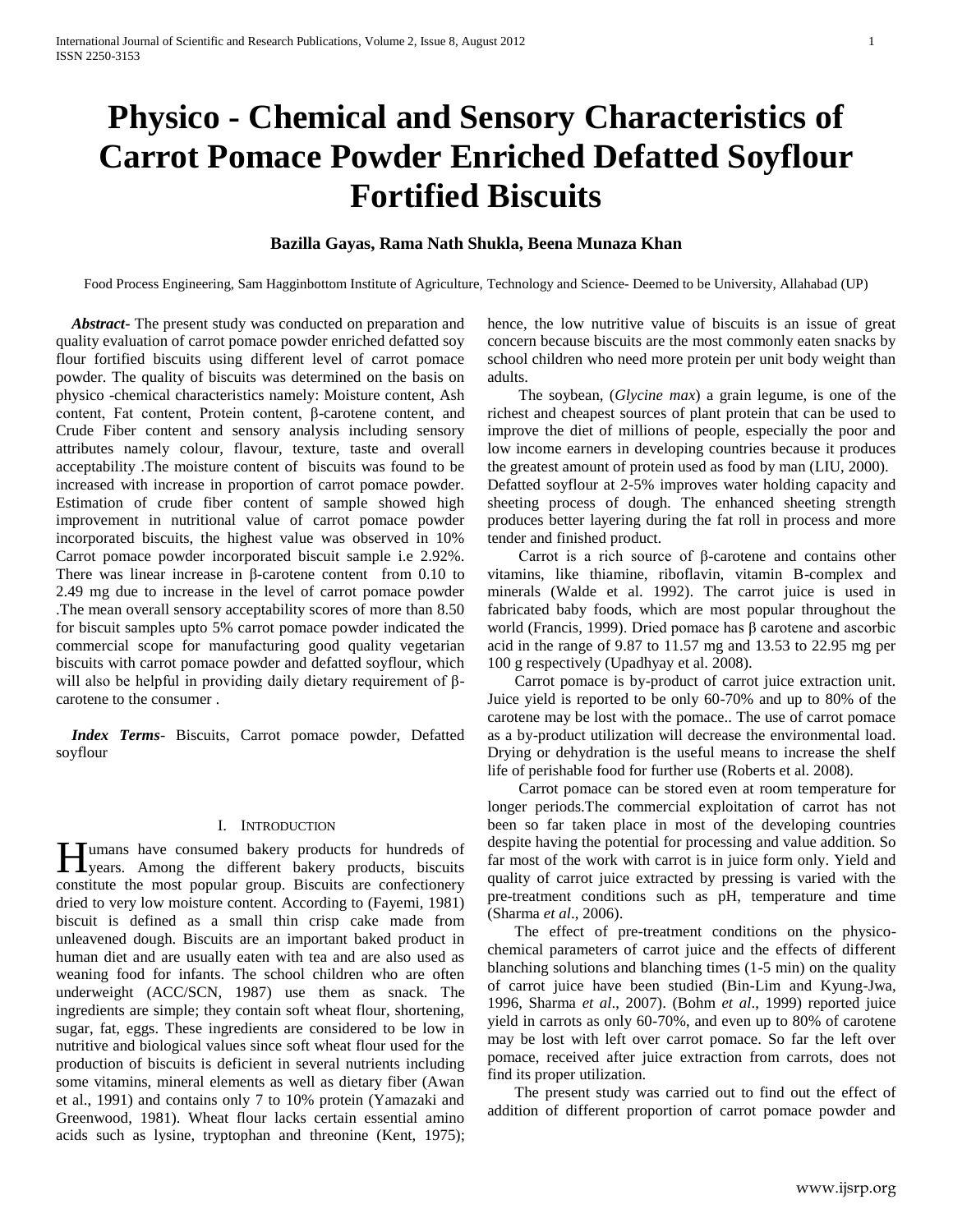fortified with 5% DSF on nutritional composition and sensory characteristics of beta carotene rich biscuits.

## II. MATERIALS AND METHODS

## **Preparation of biscuits**

 Biscuits were prepared using creamery method for making biscuit dough. The ingredients used in biscuits were flour blends (100g), sugar (30g), shortening (20g), milk powder (2.0g), sodium chloride (1g), sodium bicarbonate (0.5g), ammonium bicarbonate (1g), vanilla essence (0.2 ml), water (20 ml) and skimmed milk powder. Five flour blends, prepared with wheat flour and defatted soy flour (DSF) were 95:5, 92.5:5, 90:5, 87.5:5, 85:5. With these flour blends, the level of carrot pomace powder (CPP) used for making biscuit samples were 0, 2.5, 5, 7.5, 10% respectively.

 The dough was sheeted to a thickness of 3.5 mm with the help of an aluminium platform and frame. The sheeted dough was cut in to a square shape using a moulder. The cut dough was transferred to aluminium tray. The biscuits were baked in an electric oven maintained at  $205^{\circ}$ C for 10minutes. The baked biscuits were cooled for about 30 minutes, packed into LDPE bags for further analysis

## **Nutritional composition**

 Moisture content, Ash content, Fat content, Crude Fiber and Beta carotene in different biscuits samples were determined as per standard methods (AOAC, 2000). Total carbohydrates value was obtained by subtracting total of moisture, protein, fat, crude fiber and ash content from 100.

#### **Sensory characteristics**

 Sensory attributes of biscuits samples packed in LDPE were evaluated in fresh condition. Hedonic scale rating was used for evaluation of biscuit samples. The result of sensory characteristics of biscuit samples from wheat flour, defatted soyflour , carrot pomace powder and other ingredient and packed in LDPE were evaluated in terms of different attributes namely: colour, flavour, taste, texture and overall acceptability

# **TABLES**

TABLE 1: Details of treatment combination

| <b>TREATMENTS</b> | <b>WHEAT</b> | <b>DEFFATED</b>  | <b>CARROT</b> |  |
|-------------------|--------------|------------------|---------------|--|
|                   | <b>FLOUR</b> | <b>SOY FLOUR</b> | <b>POMACE</b> |  |
|                   |              |                  |               |  |
| $T_1$             | 100%         | 0%               | 0%            |  |
|                   |              |                  |               |  |
| T <sub>2</sub>    | 95%          | 5%               | 0%            |  |
|                   |              |                  |               |  |
| $T_3$             | 92.5%        | 5%               | 2.5%          |  |
|                   |              |                  |               |  |
| T <sub>4</sub>    | 90%          | 5%               | 5%            |  |
|                   |              |                  |               |  |

| ௱<br><b>1</b> 5 | 87.5% | 5% | 7.5% |
|-----------------|-------|----|------|
| m<br>16         | 85%   | 5% | 10%  |

 $T_1$  – The product was prepared without supplementing CP and DSF to the flour.

 $T<sub>2</sub>$ – The product was prepared by supplementing the wheat flour with 5% DSF & 0% CP.

 $T_3$  – The product was prepared by supplementing the wheat flour with 5% DSF & 2.5% CP.

 $T<sub>4</sub>$ – The product was prepared by supplementing the wheat flour with 5% DSF & 5% CP.

 $T<sub>5</sub>$ - The product was prepared by supplementing the wheat flour with 5% DSF & 7.5% CP.

 $T<sub>6</sub>$ - The product was prepared by supplementing the wheat flour with 5% DSF & 10% CP

## III. RESULTS AND DISCUSSIONS

 On evaluation of result it was found that there was an increase in moisture content in biscuit samples with increase in the level of carrot pomace powder from 2.5% to 10%. The increased ash content was due to high percentage of mineral content present in carrot pomace powder, therefore there was significant difference between samples. As wheat flour, defatted soy flour and carrot pomace powder were having lower fat content, therefore the total fat content of biscuits is majorily a function of externally added fat during biscuit preparation. It was found that there was linear increase in beta carotene content in the biscuit sample with increase in level of carrot pomace powder from 2.5 to 10% which was obvious. There was a decrease in protein content in the biscuit samples with increase in level of carrot pomace powder because carrot pomace powder has a lower amount of protein content compare to wheat flour. The different level of carrot pomace powder increased the total crude fiber content significantly in biscuit samples due to higher content of these nutrients in carrot pomace powder.

 Sensory attributes of all biscuit samples packed in LDPE were evaluated in fresh condition at ambient temperature. Hedonic scale rating was used for evaluation of biscuit samples. Different attributes selected were colour, flavour, taste, texture and overall acceptability. The mean overall acceptability scores of more than 7.5 for biscuit sample upto 5% carrot pomace powder indicated the commercial scope for manufacturing good quality vegetarian biscuits with carrot powder and defatted soy flour.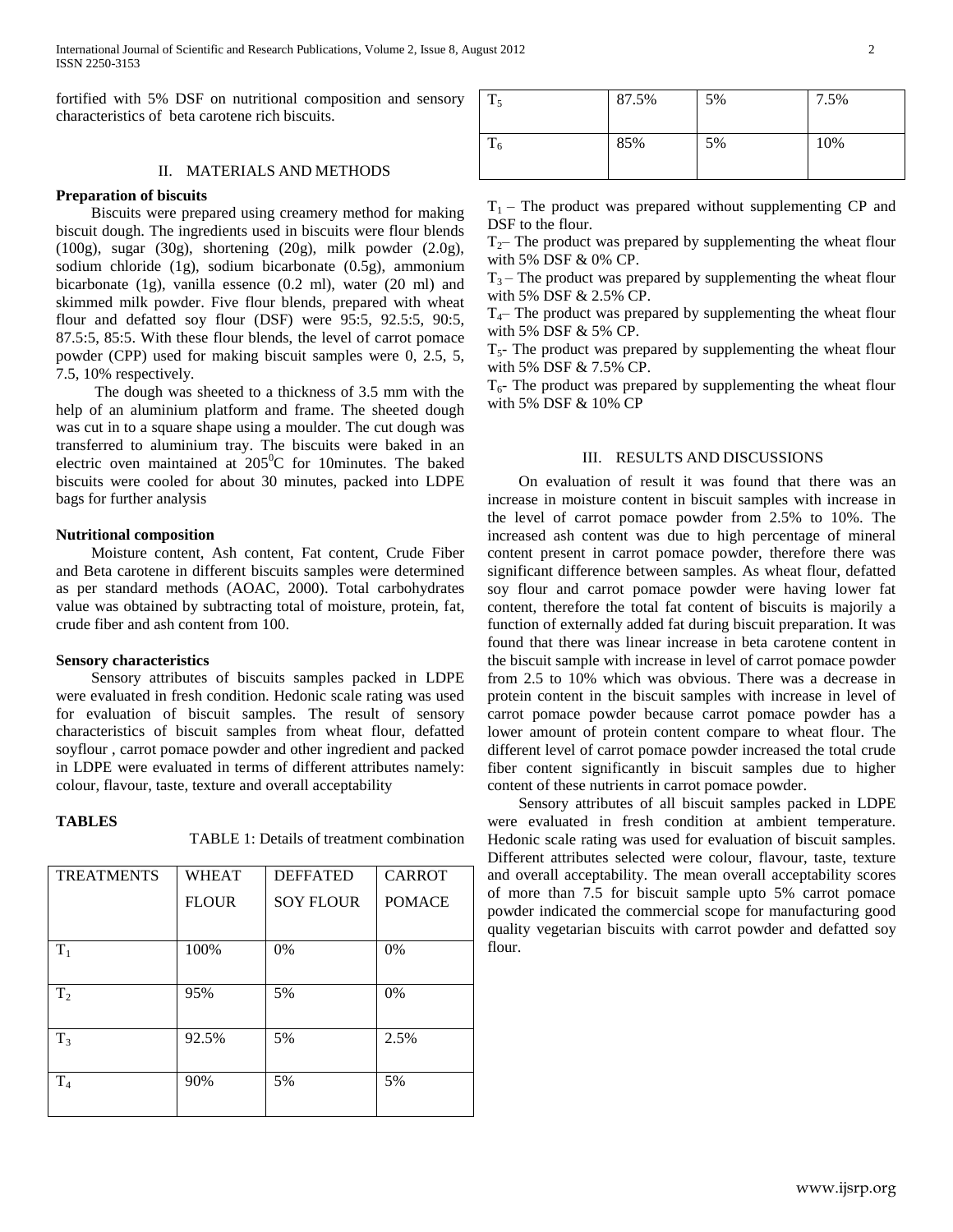|    | Moisture | Ash  | Protein | Crude | Fat   | carbohydrate | Energy | <b>Beta</b> |
|----|----------|------|---------|-------|-------|--------------|--------|-------------|
|    | content  |      |         | fiber |       |              |        | carotene    |
| Τl | 2.96     | 0.50 | 8.51    | 0.10  | 22.13 | 65.8         | 496.41 | 0.390       |
| T2 | 3.00     | 0.65 | 9.15    | 0.38  | 22.21 | 64.61        | 494.93 | 0.492       |
| T3 | 3.05     | 0.79 | 9.06    | 0.52  | 22.20 | 64.38        | 493.56 | 1.15        |
| T4 | 3.12     | 0.98 | 8.98    | 0.98  | 22.23 | 63.89        | 491.55 | 1.65        |
| T5 | 3.18     | 1.09 | 8.84    | 1.09  | 22.21 | 63.59        | 489.61 | 2.388       |
| T6 | 3.21     | 1.12 | 8.77    | 2.92  | 22.14 | 61.84        | 481.7  | 2.46        |

**Table 2: Effect of Carrot pomace powder on Physico- chemical characteristics of DSF fortified Biscuits**

# **Table 3: Effect of Carrot pomace powder on Sensory characteristics of DSF fortified Biscuits**

|    | Colour | <b>Taste</b> | <i>Texture</i> | Flavour | Overall       |
|----|--------|--------------|----------------|---------|---------------|
|    |        |              |                |         | Acceptibility |
| Τl | 7.00   | 7.00         | 8.00           | 7.50    | 7.37          |
| Τ2 | 8.00   | 7.50         | 8.50           | 7.50    | 7.87          |
| T3 | 8.50   | 8.00         | 9.00           | 8.50    | 8.50          |
| T4 | 9.00   | 8.50         | 8.50           | 9.00    | 8.75          |
| T5 | 8.00   | 8.00         | 8.00           | 8.00    | 8.00          |
| Т6 | 7.50   | 7.50         | 7.50           | 8.00    | 7.62          |



**Figure 1: Physico- Chemical Characteristics of DSF Fortified Biscuits**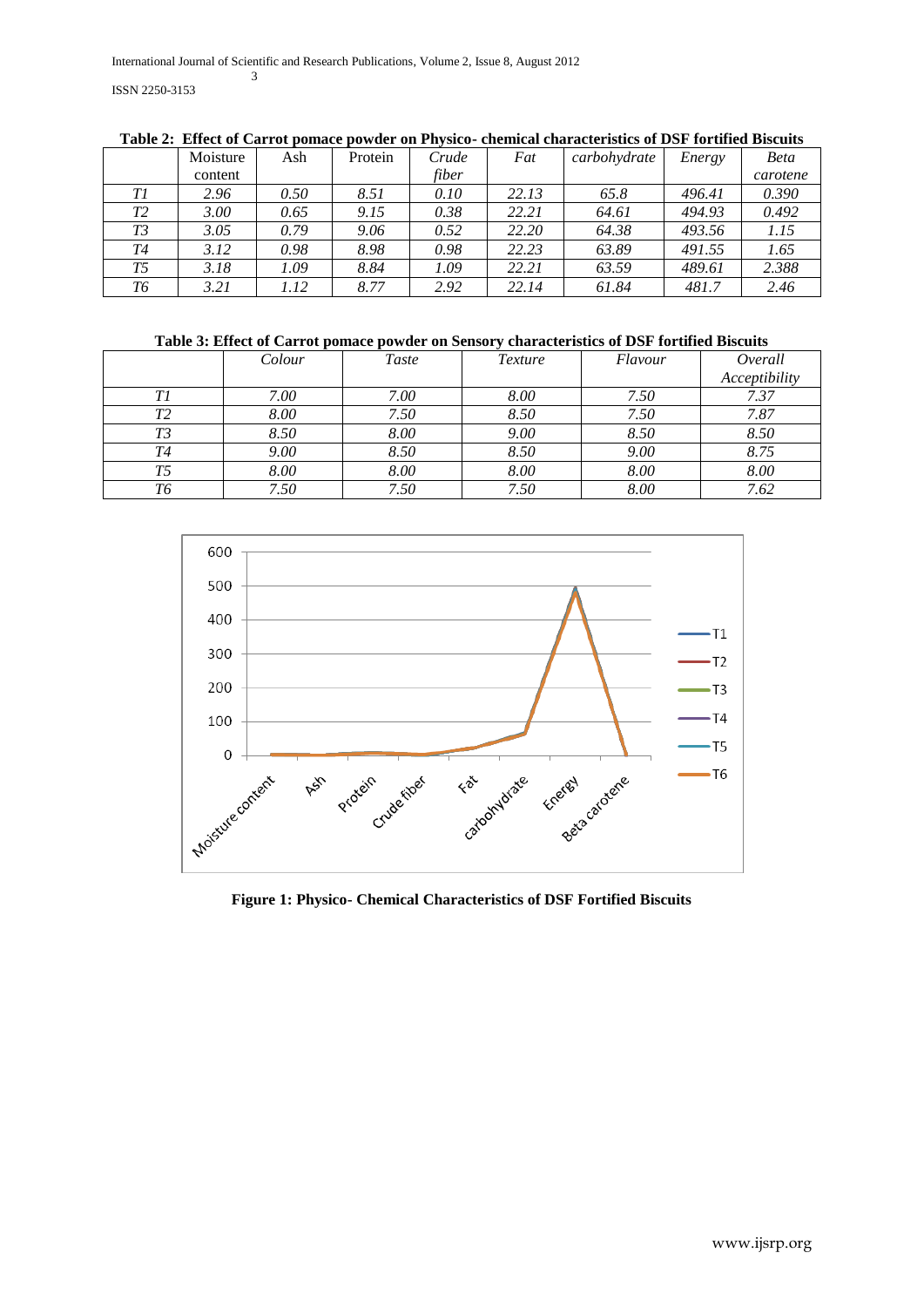

**Figure 2: Sensory Characteristics of DSF Foritifed Biscuits**

## IV. SUMMARY AND CONCLUSION

 Biscuit samples of high nutrition were formulated from different combination of wheat flour, defatted soy flour and carrot pomace powder. Blend formulation showed the strongest impact on formulation. The composition and nutritive value of biscuit samples represent balanced quantity of carbohydrate, protein, fat, crude fiber and beta carotene and these samples were acceptable in sensory evaluation.

 Moisture content of the experimental biscuit samples slightly increased with the level of incorporation of carrot pomace powder while Fat, Ash, Protein, Crude fiber and Bcarotene content of biscuit sample decreased slightly.

 The colour of the biscuits varied due to variation in level of CPP incorporation and chemical changes. The overall result reveal that the flavour of biscuits was acceptable when level of incorporation od CPP was increased up to 5%. The texture of biscuits decreased, however it depicted no prominent and undesirable change and analysis at 5% level indicated no significant difference in the texture of the treatment.

### **REFERENCES**

- [1] ACC/SCN (1987). First Report on the World Nutrition Situation. *Food and Policy Division, FAO, Rome.*
- [2] Ashutosh Upadhyay, Sharma. H.K, and Sarkar. B.C, "Characterization and Dehydration Kinetics of Carrot Pomace". Agricultural Engineering *International: The CIGR Ejournal. Manuscript FP 07 35. Vol. X. February, 2008*
- [3] Awan JA, Salim-ur-Rehman, Ullah E, Siddique Ml, Aziz T (1991). *Nutrition of wheat flour in Islamic perspective. JAPS, 1(2): 1-7.*
- [4] Bin-Lim, S. and M. Kyung-Jwa. 1996. Effect of blanching conditions on the quality of carrot juice. *Journal of the Korean Society of Food Science and Nutrition* 25: 680-686.
- [5] Bohm, V., Otto, K. & Weissleder, F. (1999). Yield of juice and carotenoids of the carrot juice production, *In: Symposium Jena-Thuringen, Germany*. 115-119.
- [6] Fayemi PO (1981). Home Economics Teacher Guide. *Ibadan Macmillian Nigeria Publisher Ltd., P. 201*
- [7] Francis, F.J., 1999, Wiley Encylopedia of Food Science and Technology *2ed 1-4 John Wiley and Sons*
- [8] Kent, N.L. 1983. Technology of cereals. *Third Edition. Pergamon Press, Oxford*
- [9] LIU, K. (2000). Expanding soybean food utilization*. J. Food Technol. 54(7): 46-47.*
- [10] Roberts, J. S., Kidd, D. R. & Zakour, O. P. (2008). Drying kinetics of grapes seeds, *Journal of Food Engineering*, 89, 480-465.
- [11] Sharma, H.K., J. Kaur, B.C. Sarkar, C. Singh, B. Singh, and A.A. Shitandi. 2006. Optimization of pretreatment conditions of carrots to maximize juice recovery by response surface methodology. *Journal of Engineering Science and Technology* 1(2):158 -165.
- [12] Sharma, H.K., J. Kaur, B.C. Sarkar, C. Singh, and B. Singh. 2007. Effect of pretreatment conditions on physico-chemical parameters of carrot juice. *Int. Journal of Food Science and Technology (In Press).*
- [13] Walde SG, Math RG, Chakkarvarthi A, Rao DG (1992) Preservation of carrots by dehydration techniques—A Review. Indian Food Packer 46:37– 42
- [14] Yamazaki WT, Greenwood C (1981). Soft wheat: Production, breeding, milling and uses. *American Association of Cereal Chemists, ST, Paul, Minnesota, USA, pp. 45-49.*

#### AUTHORS

**First Author** – Bazilla Gayas, M.Tech Student, Food Process Engineering, Sam Hagginbottom Institute of Agriculture, Technology and Science- Deemed to be University, Allahabad (UP), E.mail:bazilagayass@gmail.com

**Second Author** – Rama Nath Shukla, Assistant Professor, Food Process Engineering, Sam Hagginbottom Institute of Agriculture, Technology and Science- Deemed to be University, Allahabad (UP)

**Third Author** – Beena Munaza Khan, M.Tech Student, Food Process Engineering, Sam Hagginbottom Institute of Agriculture,